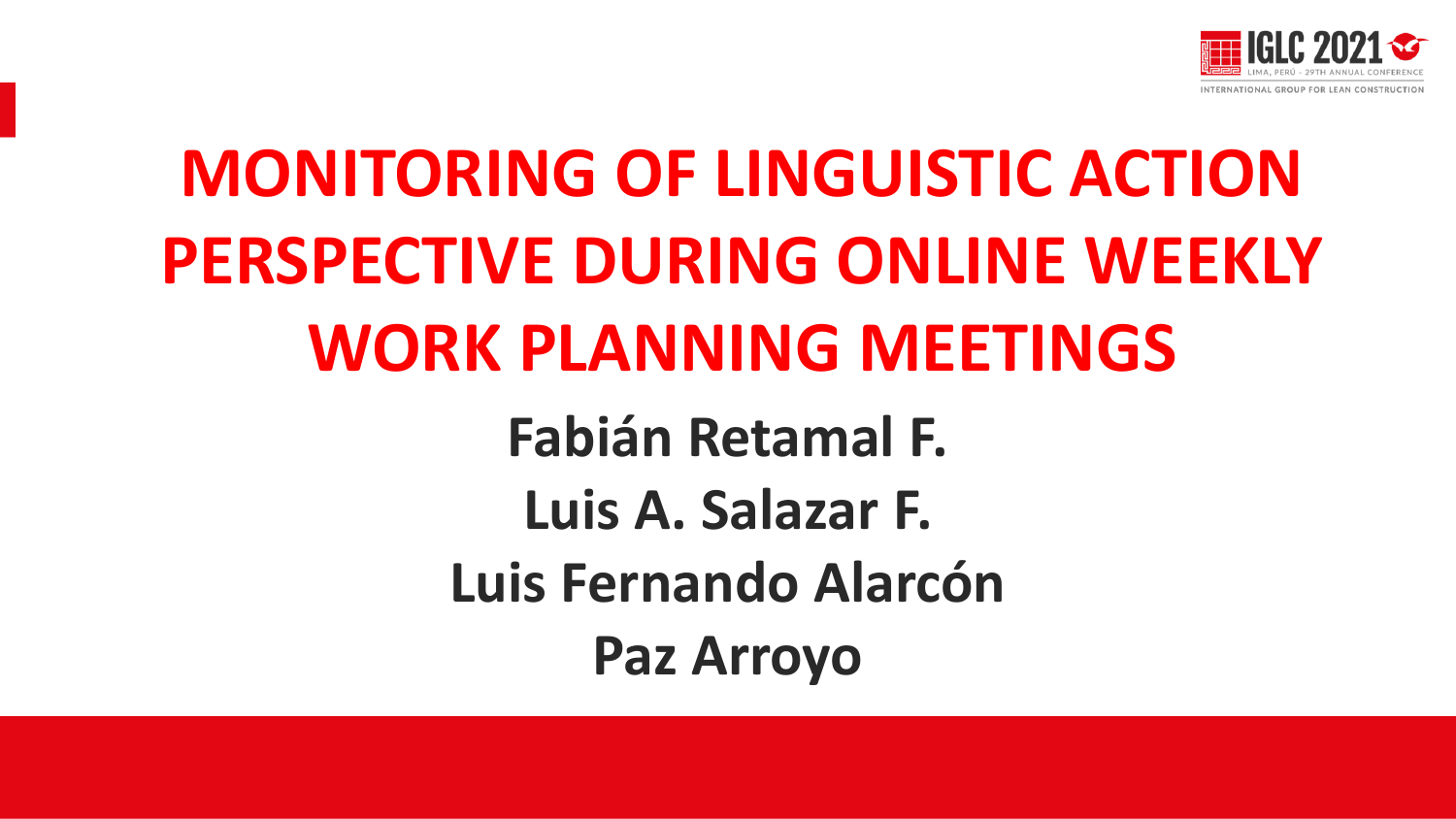

#### **AGENDA**

- Introduction
- Background
- Research Methodology
- Selected Indicators
- Research Tasks
- Results
- Conclusions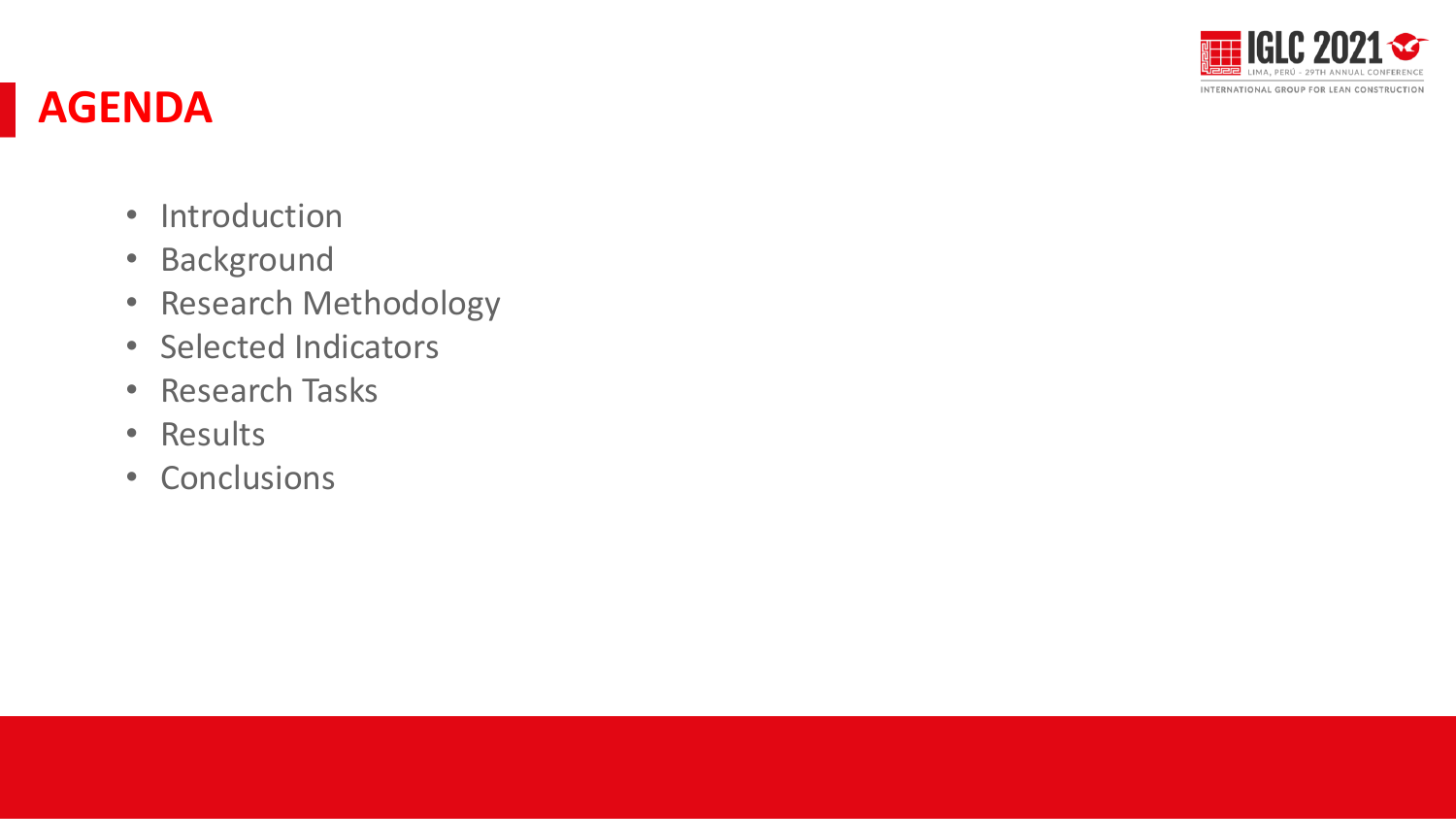

#### **INTRODUCTION**

- Construction Industry has not increased their Productivity Factor (Eastman, Teicholz, Sacks, & Liston, 2011)
- Based on Lean Construction, Last Planner™ System is the best methodology for planning, construction and design projects. (McKinsey & Company, 2009)



Labor Productivity for Select Construction Industries (2007-2019)

Source: U.S. Bureau of Labor Statistics, Office of Productivity and Technology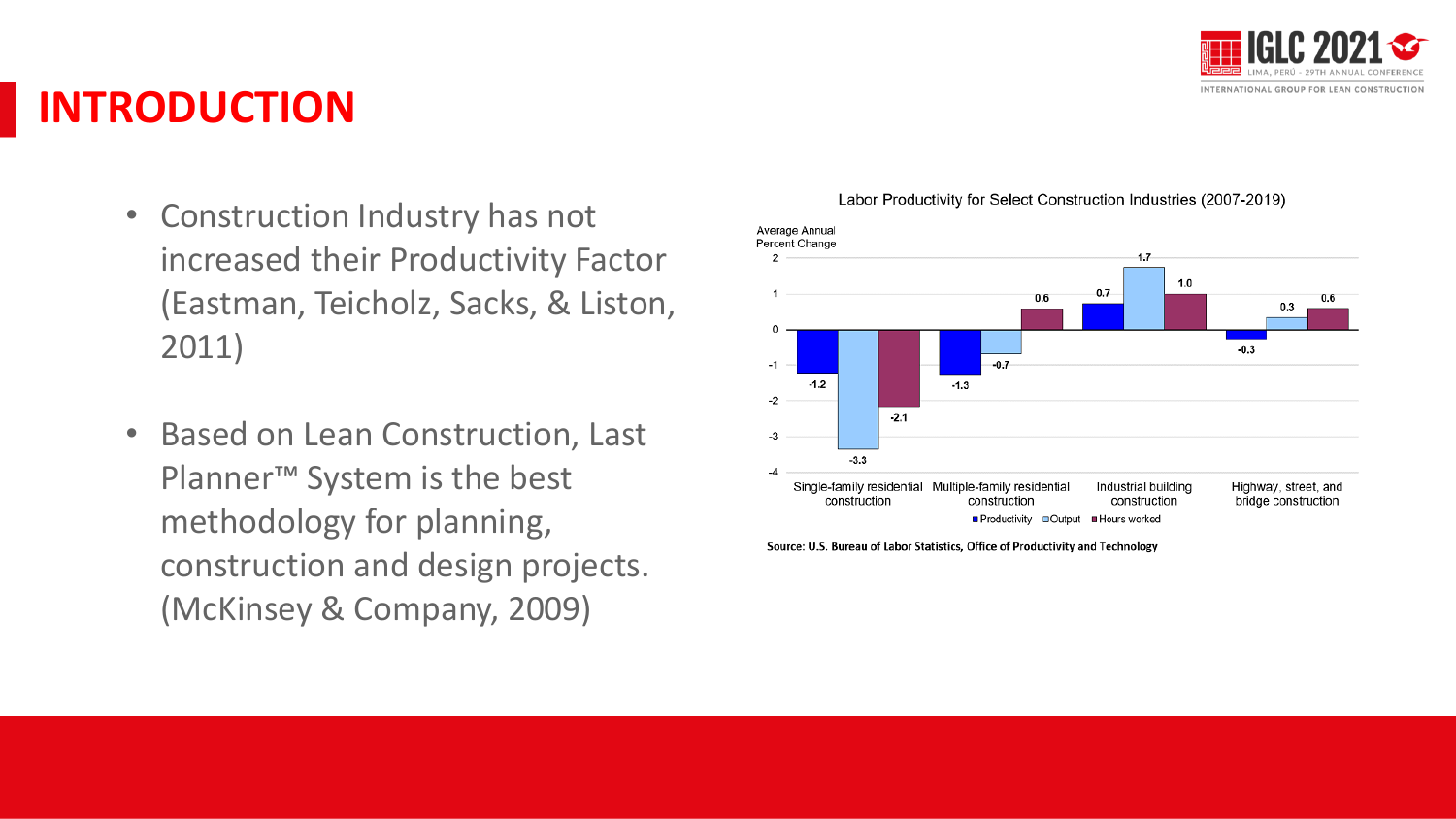

#### **BACKGROUND – LAST PLANNER™ SYSTEM**

- Last Planner™ System (LPS) is a planning and commitment control methodology, with the aim of increase the reliability of planning and performance in projects. (Ballard & Tommelein, 2016)
- It is depends of:
	- Effectiveness of controlling dependencies
	- Fluctuations between project activities
	- Commitments become relevant in weekly work planning meetings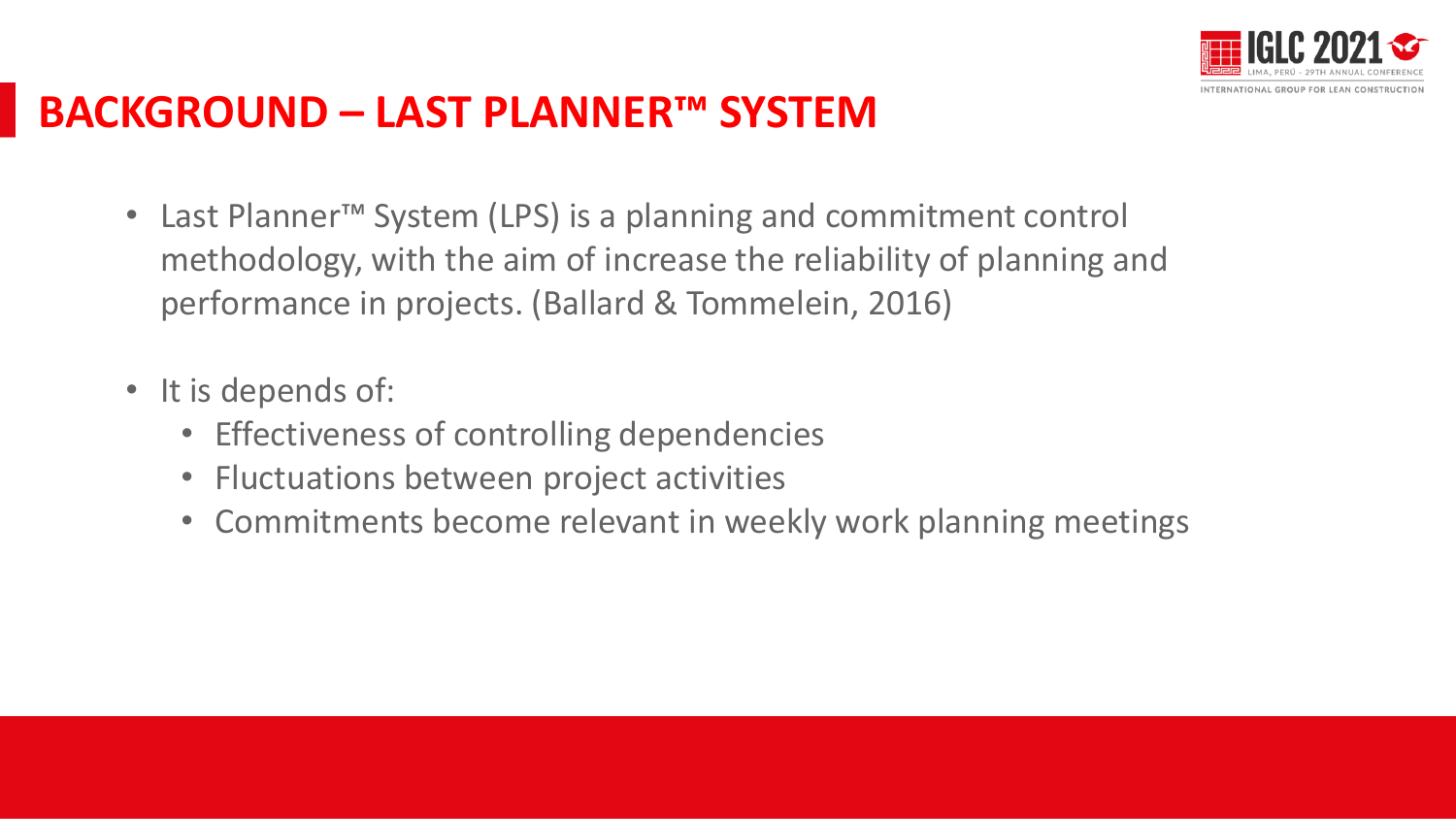

#### **BACKGROUND – LINGUISTIC ACTION PERSPECTIVE (LAP)**

- In 2003, Macomber & Howell proposed Linguistic Action Perspective
- Improve commitment management in construction projects.
- Flores (2015) proposes a basic and universal structure, based on the performance of certain speech acts, called "conversation for action"
- Salazar et al. (2018) proposed indicators that they were validated in Chilean projects during 2019. **Figure 1. Conversations for Actions**

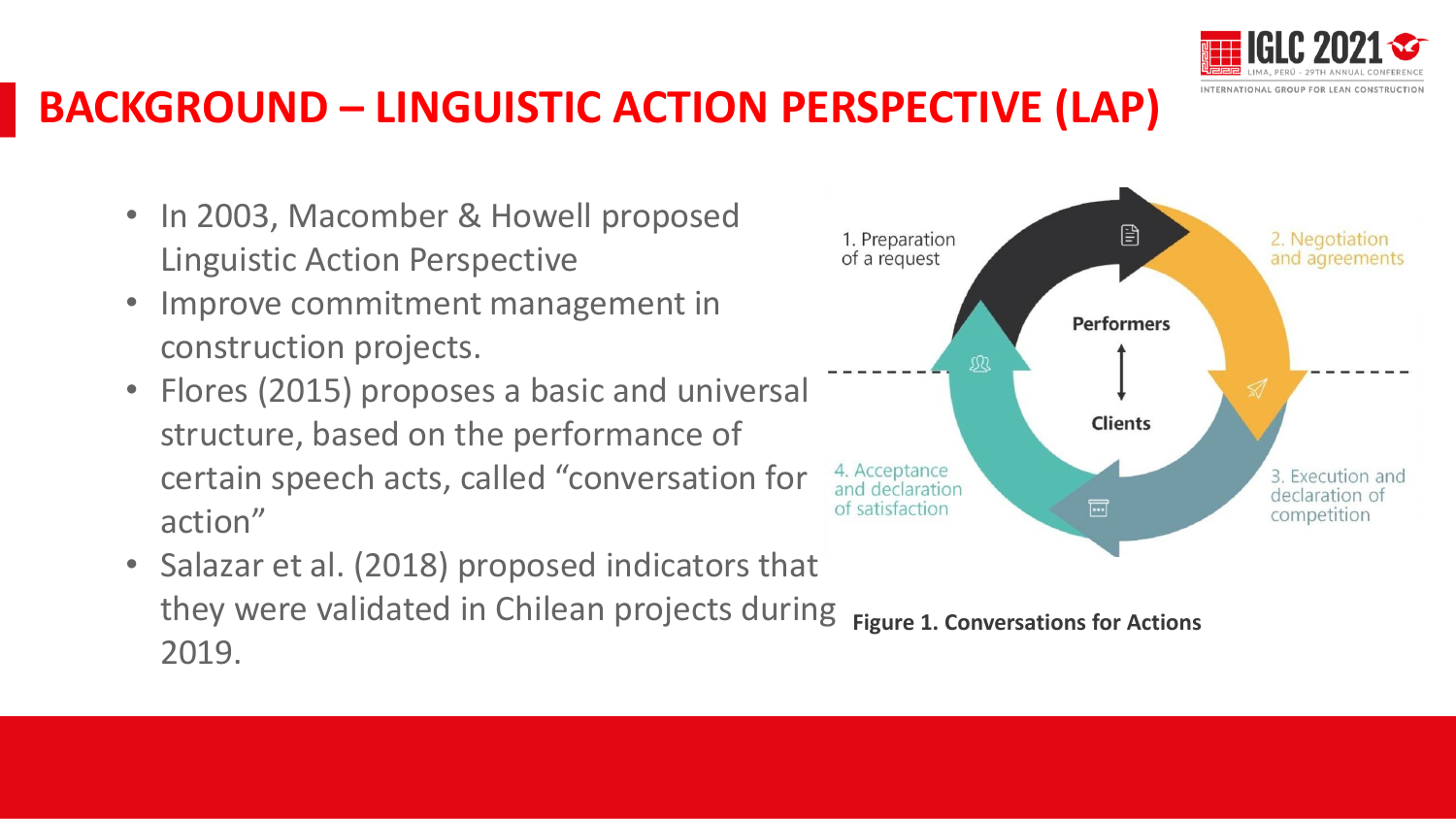

### **RESEARCH METHODOLOGY**

- 4 projects from Colombia were chosen with same characteristics.
	- Barranquilla (Project A)
	- Bucaramanga (Project B)
	- Bogota (Project C and Project D).
- Weekly Work Planning were held on person
	- Researcher were remotely located (Chile).



**Figure 2. Map of Colombia**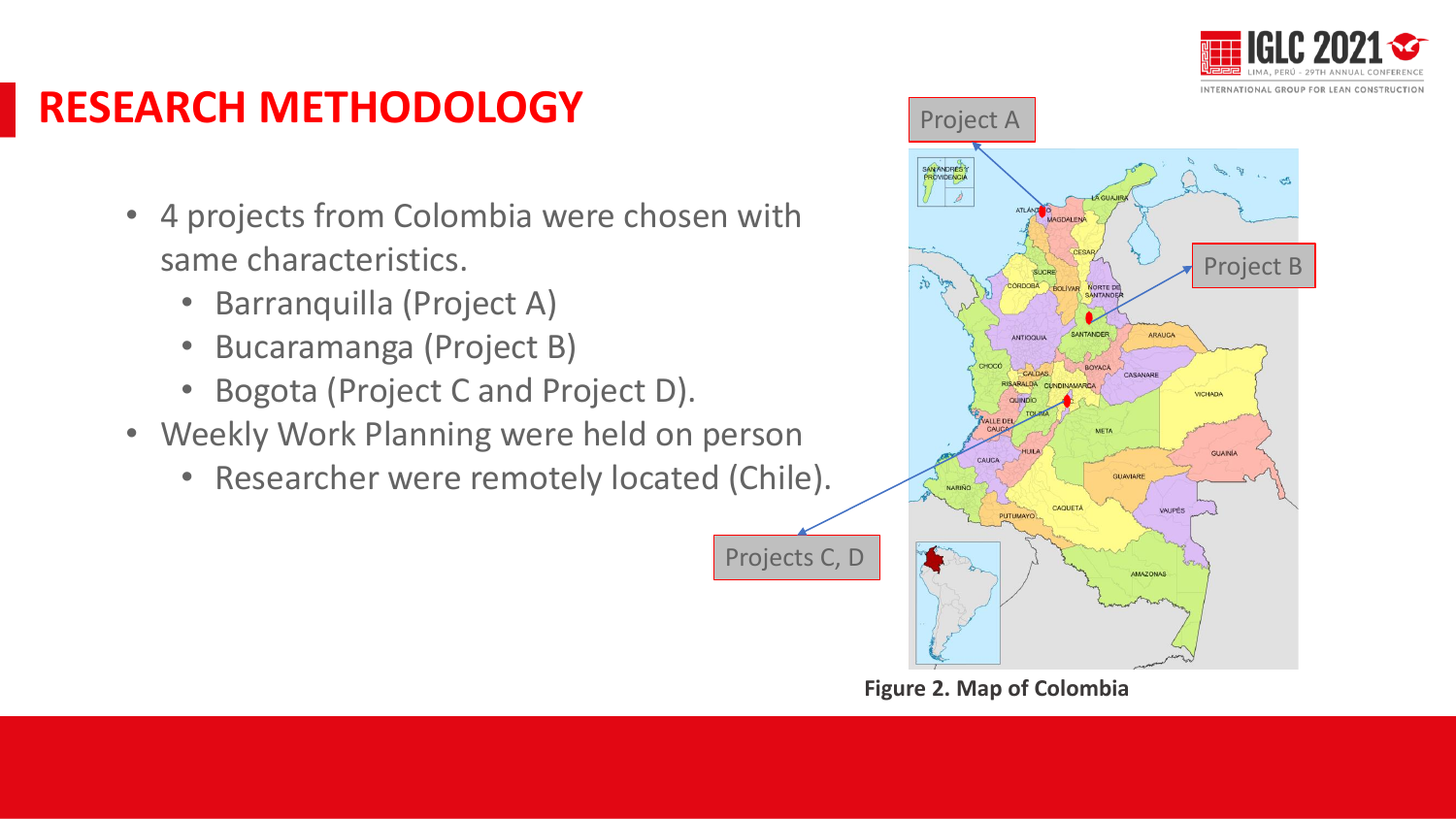

#### INTERNATIONAL GROUP FOR LEAN CONSTRUCTION

### **SELECTED INDICATORS**

- **Last Planner™ Maturity**
	- It measures key aspects of the LPS
- Linguistic Action Perspective Indicators
- LAP Notebook

| <b>Researcher</b>            | XXXX                                                                                 |                |                |
|------------------------------|--------------------------------------------------------------------------------------|----------------|----------------|
| Date                         | 23-10-2020                                                                           |                |                |
|                              |                                                                                      | <b>Is</b>      |                |
| <b>Initial Plan</b>          |                                                                                      | it?            | <b>Quality</b> |
|                              | Master Plan exists                                                                   | Yes            | Regular        |
|                              | It is checked periodically                                                           | Yes            | Regular        |
|                              | It is updated                                                                        | Yes            | Poorly         |
| 38%                          | It is published                                                                      | Yes            | Regular        |
|                              | There is a milestone plan, and it is published                                       | No             | Poorly         |
|                              | It is complemented with the layout                                                   | NA.            |                |
|                              | It is complemented with a shopping program                                           | NA             |                |
|                              | It is sustainable, the standards of the company are met                              | Yes            | Regular        |
| <b>Look</b> ahead            |                                                                                      |                |                |
|                              | Lookahead exists                                                                     | Yes            | Regular        |
| 33%                          | It is reviewed weekly                                                                | Yes            | Regular        |
|                              | Crossover with milestones and programming goals                                      | No             | Regular        |
|                              | <b>Restrictions Management</b>                                                       |                |                |
|                              | Record of restrictions exists                                                        | Yes            | Good           |
|                              | It is measured                                                                       | Yes            | Regular        |
| 50%                          | It is tracked                                                                        | Yes            | Regular        |
|                              | There is an indicator for managing restrictions for noncompliance                    | No             |                |
|                              | <b>Weekly Work Planning Meeting</b>                                                  |                |                |
|                              | Be prepared before the meeting                                                       | Yes            | Regular        |
|                              | The structure of the meeting is followed                                             | Yes            | Good           |
| 52%                          | There is the active participation of the Last Planners                               | Yes            | Poorly         |
|                              | It takes place weekly                                                                | Yes            | Regular        |
|                              | The goal is clear                                                                    | Yes            | Poorly         |
|                              | <b>Causes of noncompliance analysis</b>                                              |                |                |
|                              | CNC exist in the meeting                                                             | Yes            | Regular        |
|                              | Accumulated CNC are recorded                                                         | NA             |                |
| 75%                          | Weekly CNC are recorded                                                              | Yes            | Good           |
|                              | Weekly analysis of CNC                                                               | Yes            | Regular        |
|                              | CNC are published                                                                    | Yes            | Good           |
| <b>Corrective actions</b>    |                                                                                      |                |                |
|                              | Corrective actions exist in the meeting                                              | Yes            | Good           |
| 77%                          | Corrective actions are recorded                                                      | <b>Yes</b>     | Good           |
|                              | Its impact is monitored                                                              | Yes            | Poorly         |
| <b>Reliable commitments</b>  |                                                                                      |                |                |
|                              | Commitment by the Last Planner                                                       | <b>Yes</b>     | Poorly         |
| 20%                          | There is analysis of quantities and resources necessary to achieve the proposed goal | Yes            | Poorly         |
|                              | Responsible comes with their own plan proposal                                       | $N_{0}$        |                |
| <b>Visual management</b>     |                                                                                      |                |                |
| 0%                           | Visual management exists in the meeting                                              | N <sub>o</sub> |                |
|                              | It is updated                                                                        | N <sub>o</sub> |                |
| <b>Phase plan</b>            |                                                                                      |                |                |
|                              | It is done                                                                           | Yes            | Good           |
|                              | It is updated                                                                        | Yes            | Regular        |
| 40%                          | Commitments are recorded                                                             | Yes            | Regular        |
|                              | It is monitored periodically                                                         | No             |                |
|                              | Visible panel                                                                        | No             |                |
|                              | <b>Measurement and control of indicators</b>                                         |                |                |
|                              | <b>Attendance Control Record</b>                                                     | N <sub>o</sub> |                |
|                              | Concrete Advance Curve Chart                                                         | No             |                |
|                              | Key Items Yield Curve Chart                                                          | No             | Regular        |
| 19%                          | Graph of Yield Curves of Key Items by subcontract                                    | No             |                |
|                              | Graph of Compliance with Progress Commitments (PPC)                                  | No.            |                |
|                              | Causes of Noncompliance Chart                                                        | Yes            | Regular        |
|                              | <b>Updated</b> indicators                                                            | Yes            | Regular        |
|                              | They are published                                                                   | Yes            | Regular        |
| <b>Last Planner meetings</b> |                                                                                      |                |                |
|                              | Weekly meeting                                                                       | Yes            | Regular        |
|                              | Punctuality                                                                          | Yes            | Poorly         |
|                              | It is done constantly                                                                | Yes            | Regular        |
| 35%                          | Adequate space                                                                       | Yes            | Regular        |
|                              |                                                                                      |                |                |
|                              | The use of radios, cell phones, and computers within the meeting is respected        | Yes            | Poorly         |

**Figure 3. LPS Maturity**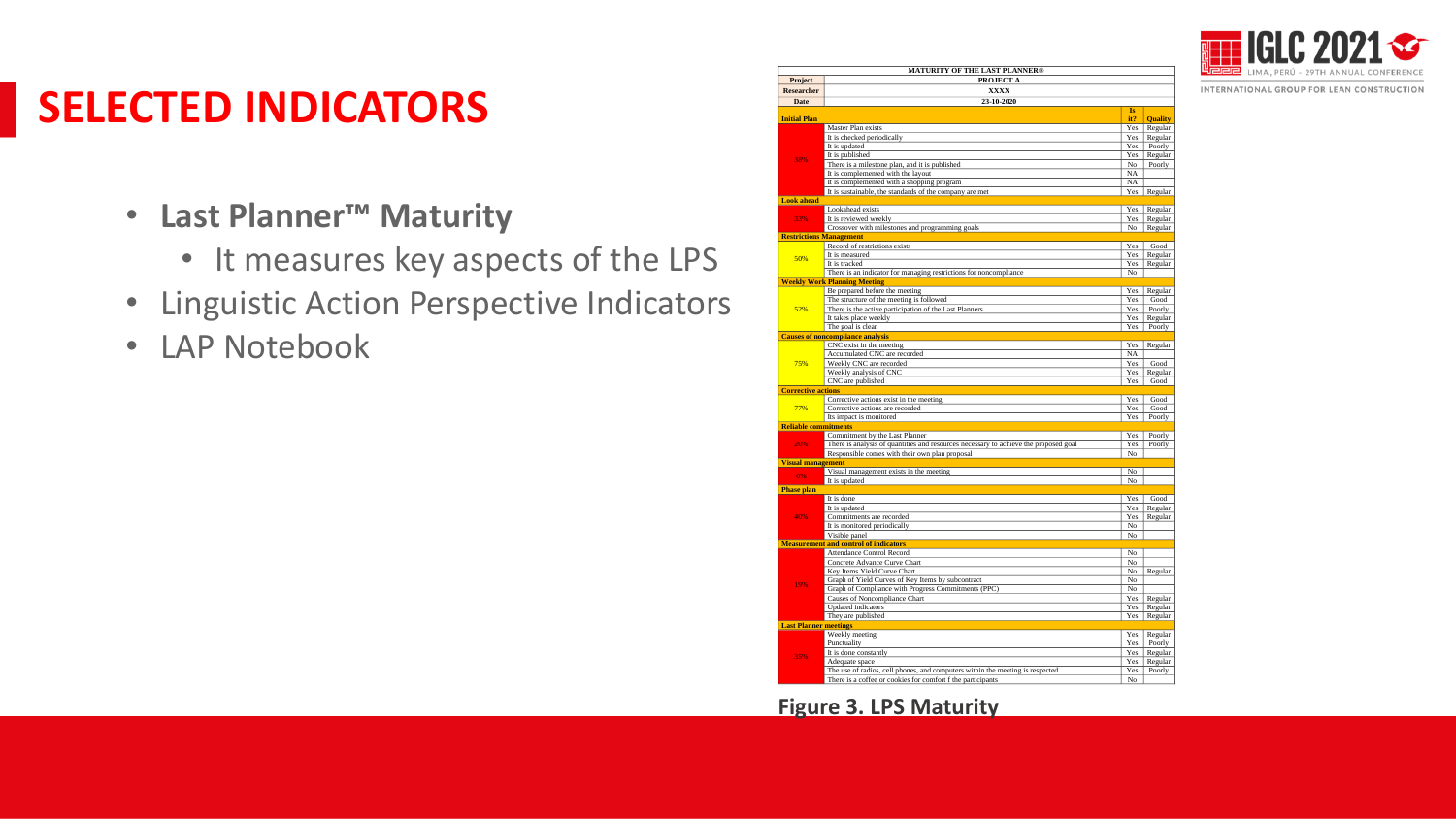## **SELECTED INDICATORS**

- Last Planner™ Maturity
- **Linguistic Action Perspective Indicators**
	- It measures positive and negative LAP actions.
	- $\bullet$  LAP  $(+)$  and LAP  $(-)$
- LAP Notebook

| <b>LAP Indicator</b>                           | Positive (+) or<br>Negative (-) | NTERNATIONAL GROUP FOR LEAN CONSTR |
|------------------------------------------------|---------------------------------|------------------------------------|
| Arrives on time                                | ╋                               |                                    |
| Take notes                                     | ╋                               |                                    |
| Check mobile phone                             |                                 |                                    |
| Mobile phone rings                             |                                 |                                    |
| Talk by mobile phone                           |                                 |                                    |
| Leave the room                                 |                                 |                                    |
| Walkie talkie rings                            |                                 |                                    |
| Talk by walkie talkie                          |                                 |                                    |
| Does not speak in the meeting                  |                                 |                                    |
| Does not look at the person who is<br>speaking |                                 |                                    |
|                                                |                                 |                                    |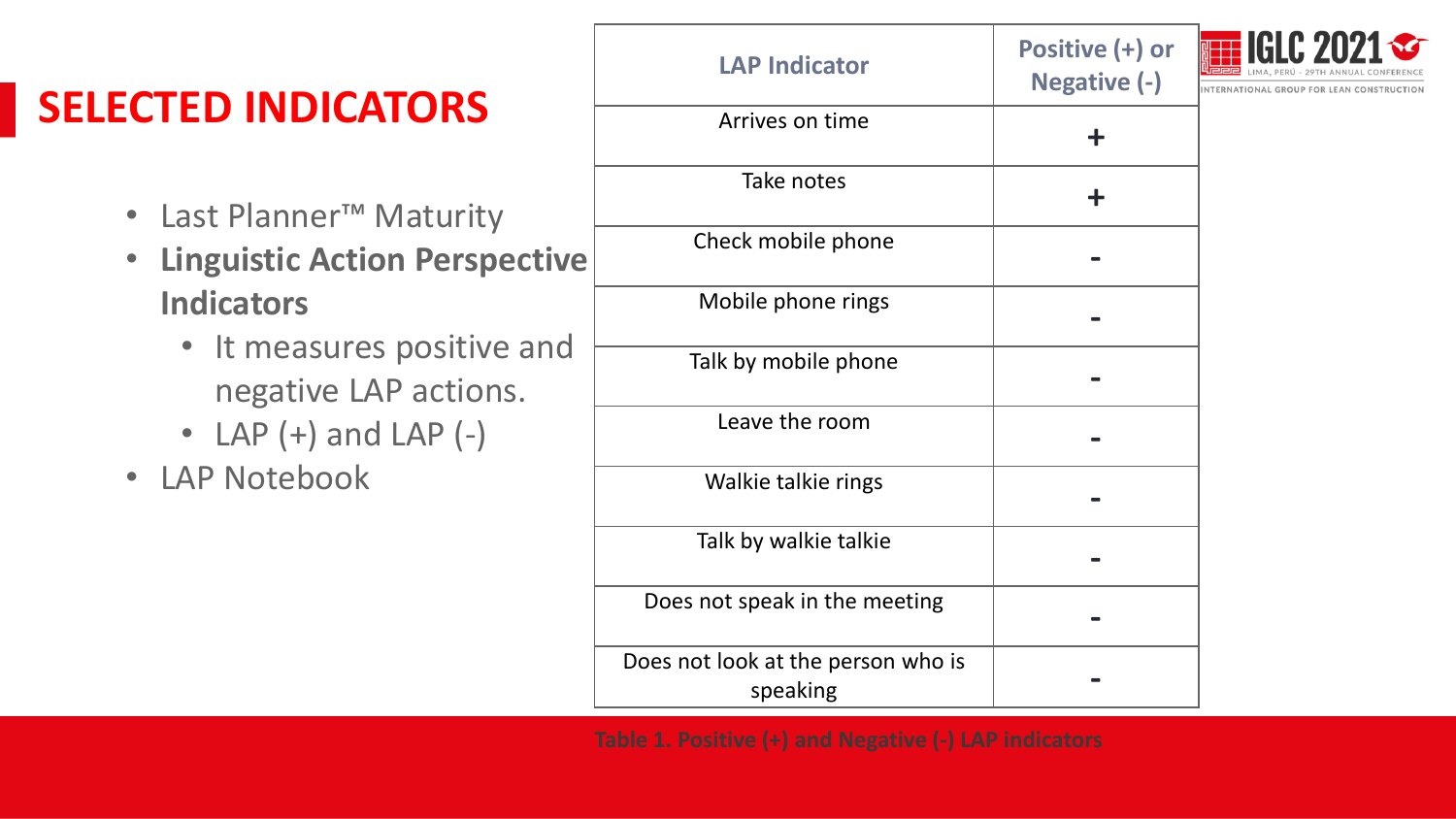

### **SELECTED INDICATORS**

- Last Planner™ Maturity
- Linguistic Action Perspective **Indicators**
- LAP Notebook
	- It allows researchers to analyze the engagement of the meeting participants

| <b>NOTEBOOK FOR LAST PLANNERS</b> |                                                 |      |               |                                |                                |                                                |                                        |                                   |                    |                                       |                                                      |                          |
|-----------------------------------|-------------------------------------------------|------|---------------|--------------------------------|--------------------------------|------------------------------------------------|----------------------------------------|-----------------------------------|--------------------|---------------------------------------|------------------------------------------------------|--------------------------|
| Name:                             |                                                 |      |               | <b>Measurement start date:</b> |                                | /2020                                          | Measurement end date:                  |                                   | /2020              |                                       |                                                      |                          |
| Position:                         |                                                 |      |               |                                |                                |                                                | -- (Very low)                          | $-$ (Low)                         | $0$ (Mean)         | $+$ (High)                            | ++ (Very High)                                       |                          |
| Company:                          |                                                 |      | Symbology     |                                | W: Well                        |                                                | N: Normal                              |                                   | P: Poor            |                                       |                                                      |                          |
| Week 1                            |                                                 |      |               |                                | Week 2                         |                                                |                                        |                                   |                    |                                       |                                                      |                          |
| Who asks for it                   | Activity and / or Task                          | (% ) | <b>Sector</b> | Day (AM<br>or PM)              | <b>Task</b><br>Priority        | <b>Clarity</b> in<br>the Petition<br>(request) | <b>Negotiation</b><br>and<br>Agreement | $\frac{9}{6}$<br>Completed        | <b>PPC</b>         | <b>Declaration</b><br>of<br>compiance | <b>Declaration</b><br>of<br>satisfaction             | <b>Comments</b><br>(CNC) |
| Name and / or<br><b>Position</b>  |                                                 |      |               |                                | $-$ , -, 0, +,<br>$++$         | $W - N - P$                                    | $W - N - P$                            | $\frac{9}{6}$                     | Does it<br>comply? | Yes - No                              | Yes - No                                             |                          |
| Administrator                     | Floor slab installation -1 80% Quadrant A and B |      |               | <b>Tuesday</b><br>(AM)         | $\blacksquare$                 | W                                              | N                                      | 70%                               | <b>NO</b>          | <b>YES</b>                            | <b>NO</b>                                            | bla bla bla              |
|                                   |                                                 |      |               |                                |                                |                                                |                                        |                                   |                    |                                       |                                                      |                          |
|                                   |                                                 |      |               |                                |                                |                                                |                                        |                                   |                    |                                       |                                                      |                          |
|                                   |                                                 |      |               |                                |                                |                                                |                                        |                                   |                    |                                       |                                                      |                          |
|                                   |                                                 |      |               |                                |                                |                                                |                                        |                                   |                    |                                       |                                                      |                          |
|                                   |                                                 |      |               |                                |                                |                                                |                                        |                                   |                    |                                       |                                                      |                          |
|                                   |                                                 |      |               |                                |                                |                                                |                                        |                                   |                    |                                       |                                                      |                          |
|                                   |                                                 |      |               |                                |                                |                                                |                                        |                                   |                    |                                       |                                                      |                          |
|                                   |                                                 |      | Week 2        |                                |                                |                                                |                                        |                                   |                    | Week 3                                |                                                      |                          |
|                                   |                                                 |      |               |                                |                                |                                                |                                        | <b>Declaration</b>                |                    |                                       |                                                      |                          |
| Who asks for it                   | Activity and / or Task                          | (% ) | <b>Sector</b> | Day (AM<br>or PM)              | <b>Task</b><br><b>Priority</b> | <b>Clarity</b> in<br>the Petition<br>(request) | <b>Negotiation</b><br>and<br>Agreement | $\frac{9}{6}$<br><b>Completed</b> | <b>PPC</b>         | of                                    | <b>Declaration</b><br>of<br>compiance   satisfaction | <b>Comments</b><br>(CNC) |
| Name and / or<br><b>Position</b>  |                                                 |      |               |                                | $-$ , -, 0, +,<br>$++$         | $W - N - P$                                    | $W - N - P$                            | %                                 | Does it<br>comply? | Yes - No                              | Yes - No                                             |                          |
|                                   |                                                 |      |               |                                |                                |                                                |                                        |                                   |                    |                                       |                                                      |                          |
|                                   |                                                 |      |               |                                |                                |                                                |                                        |                                   |                    |                                       |                                                      |                          |
|                                   |                                                 |      |               |                                |                                |                                                |                                        |                                   |                    |                                       |                                                      |                          |
|                                   |                                                 |      |               |                                |                                |                                                |                                        |                                   |                    |                                       |                                                      |                          |
|                                   |                                                 |      |               |                                |                                |                                                |                                        |                                   |                    |                                       |                                                      |                          |
|                                   |                                                 |      |               |                                |                                |                                                |                                        |                                   |                    |                                       |                                                      |                          |
|                                   |                                                 |      |               |                                |                                |                                                |                                        |                                   |                    |                                       |                                                      |                          |
|                                   |                                                 |      |               |                                |                                |                                                |                                        |                                   |                    |                                       |                                                      |                          |
|                                   |                                                 |      |               |                                |                                |                                                |                                        |                                   |                    |                                       |                                                      |                          |

**Figure 4. Notebook for Last Planners**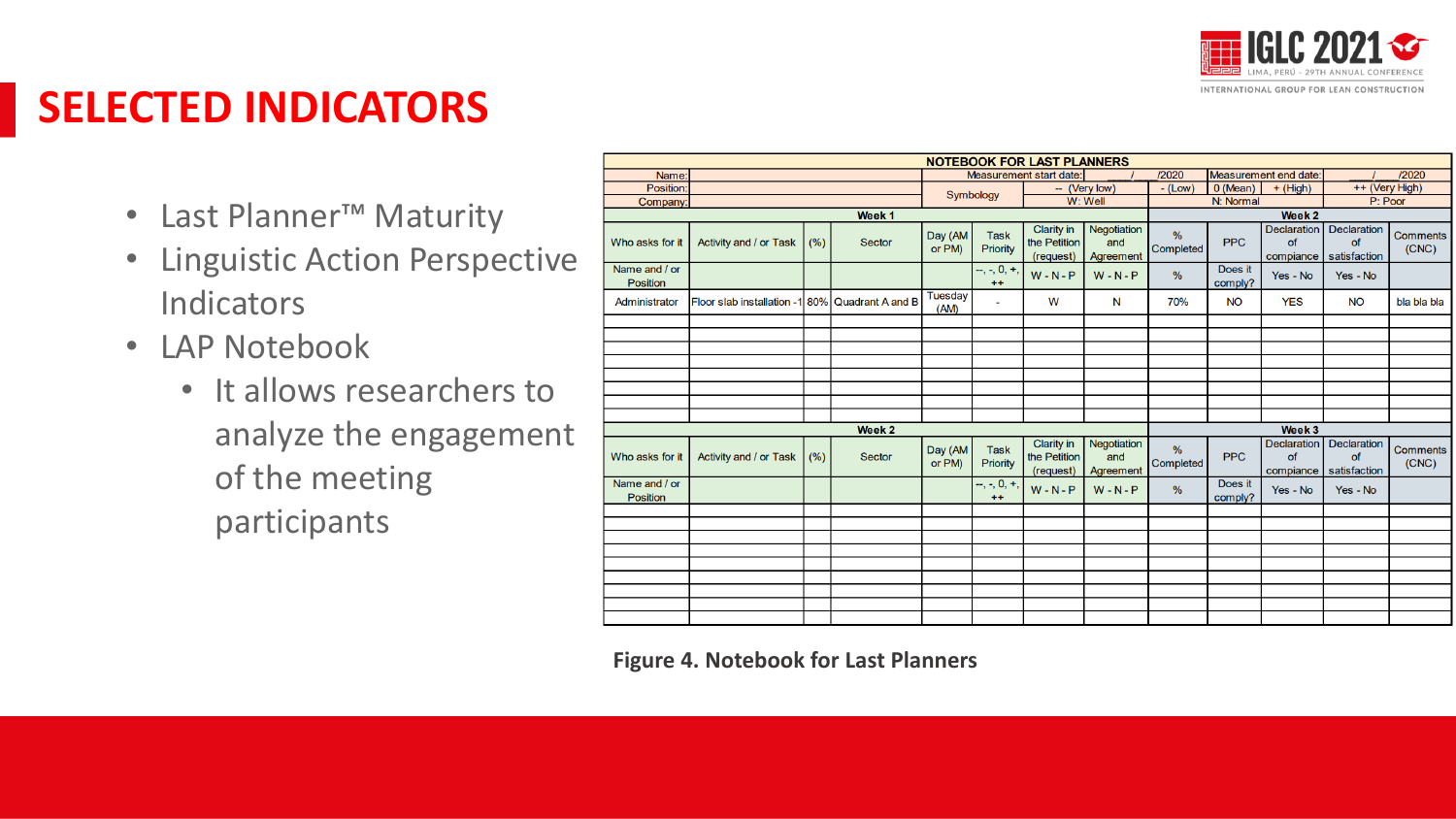

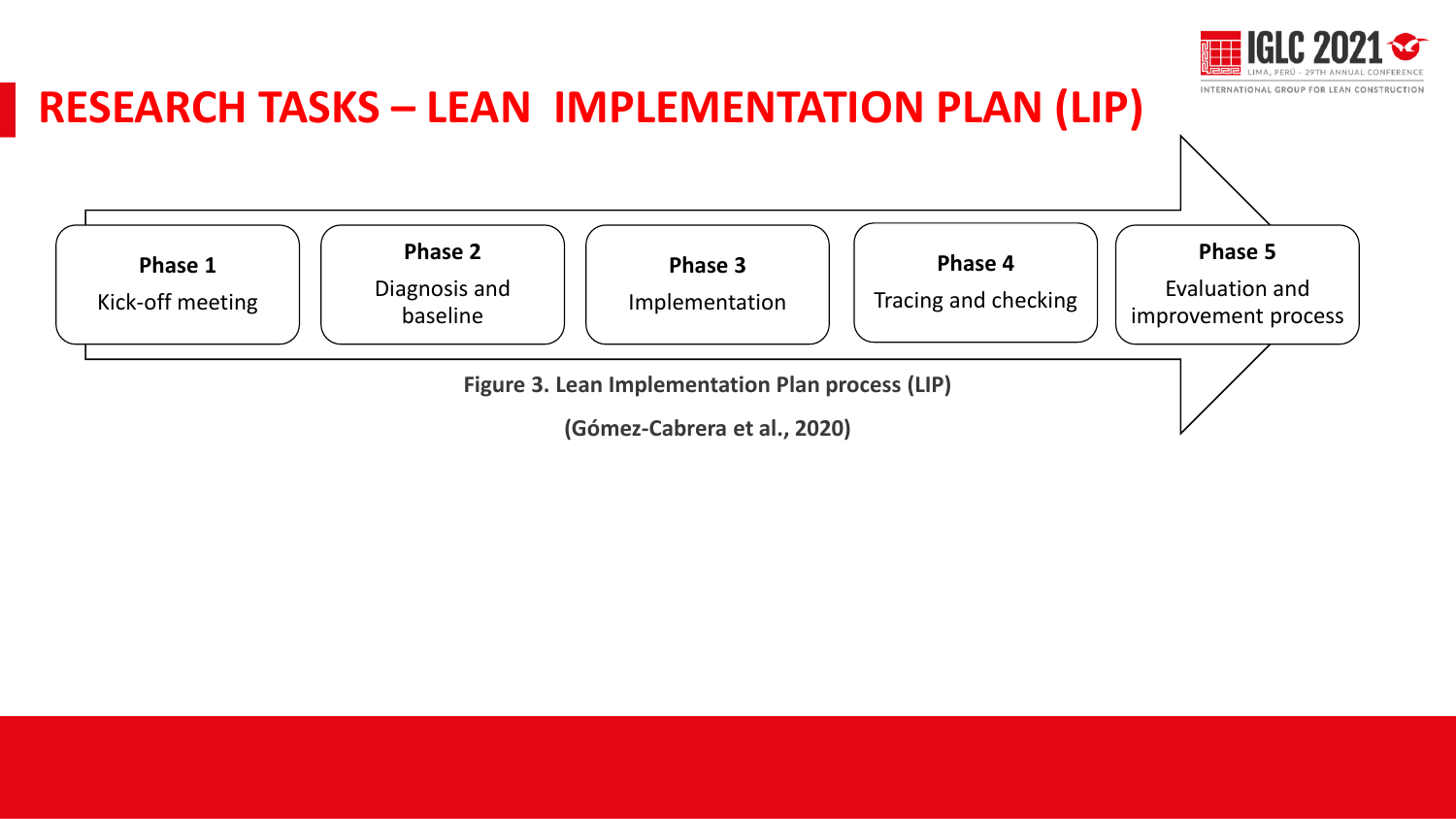



A kick-off meeting was held to detail the scope of the research for the selected projects. In each project, a field facilitator was defined, while the researcher participated via videoconference.

The role of the facilitator was to support the implementation tasks that the researcher assigned during the kick-off videoconference.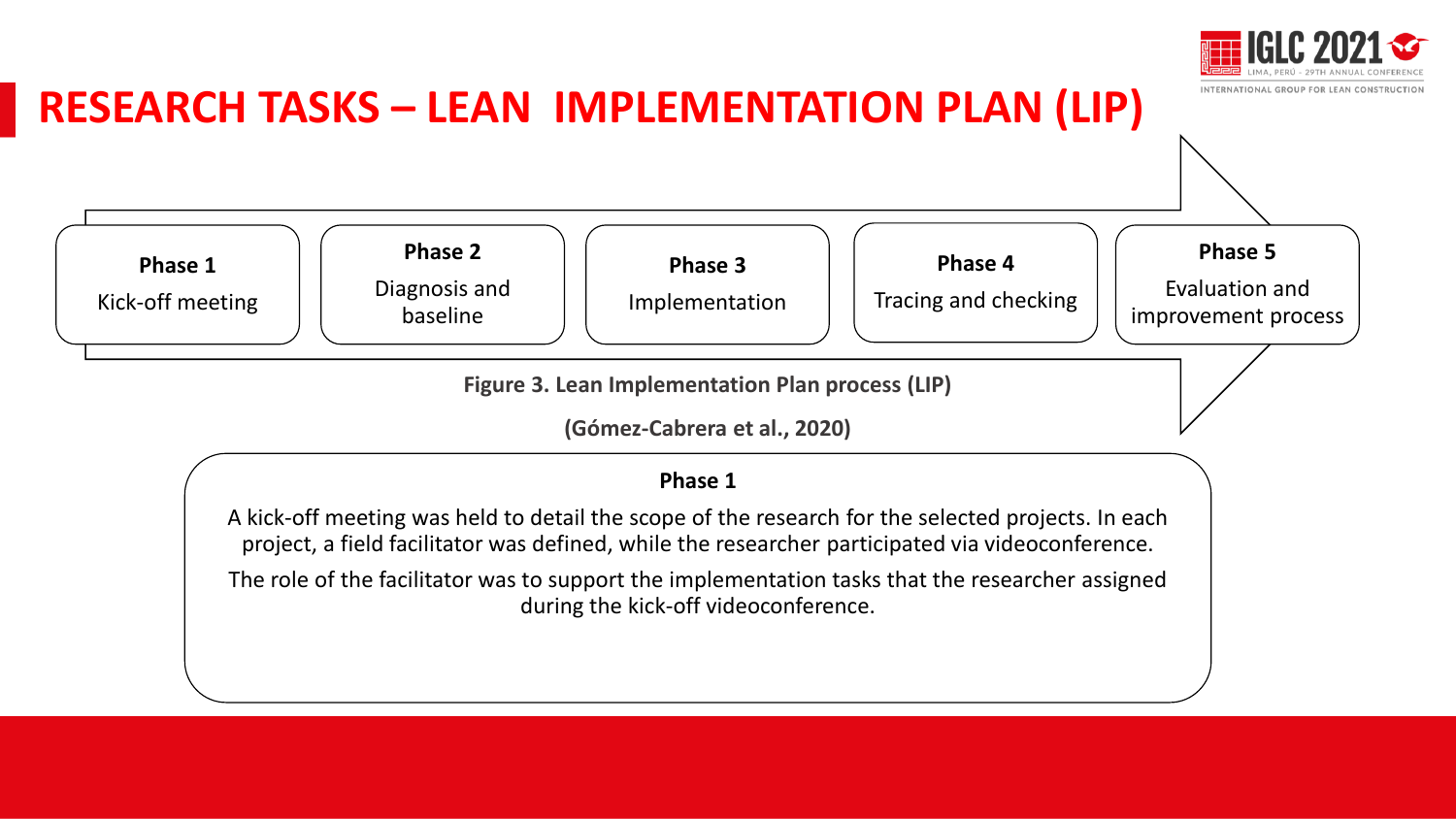



#### **Phase 2**

Information regarding each project's history was collected to determine the context. During the first week, the level of LPS maturity and LAP indicators were initially evaluated, and the information about the PPC was collected prior to the intervention to serve as a point of comparison with the implementation.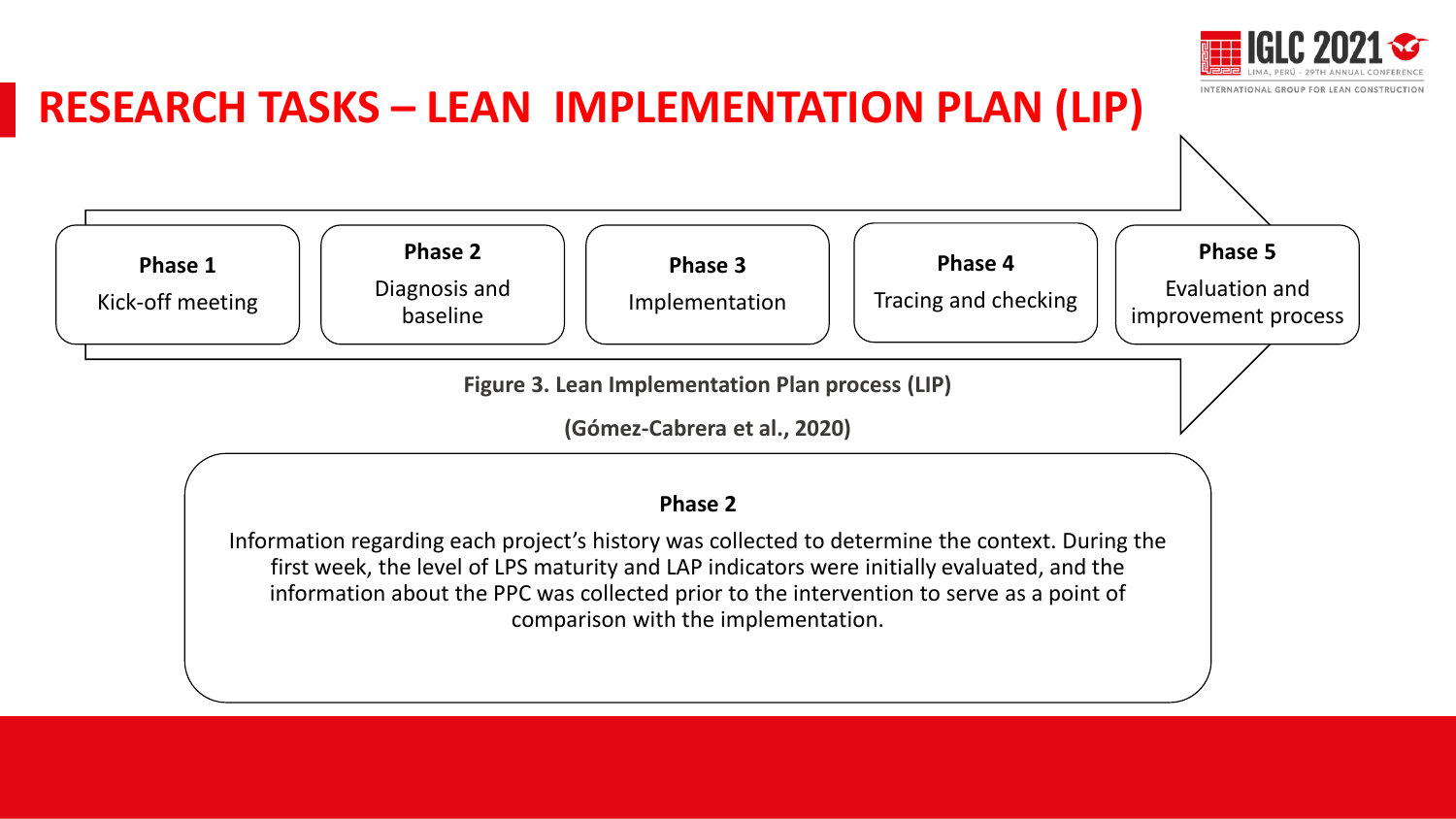

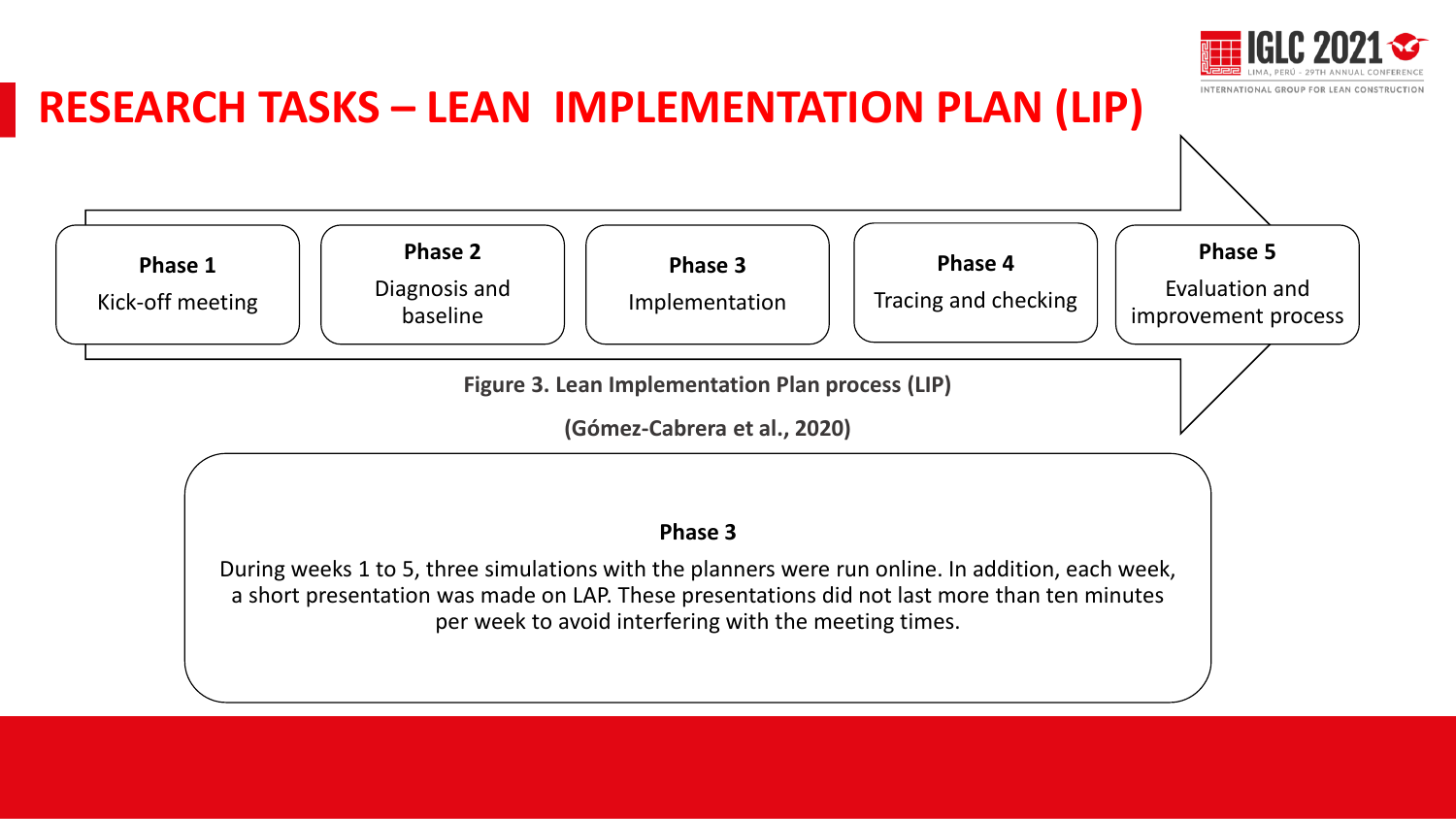



regarding how the commitments were developing.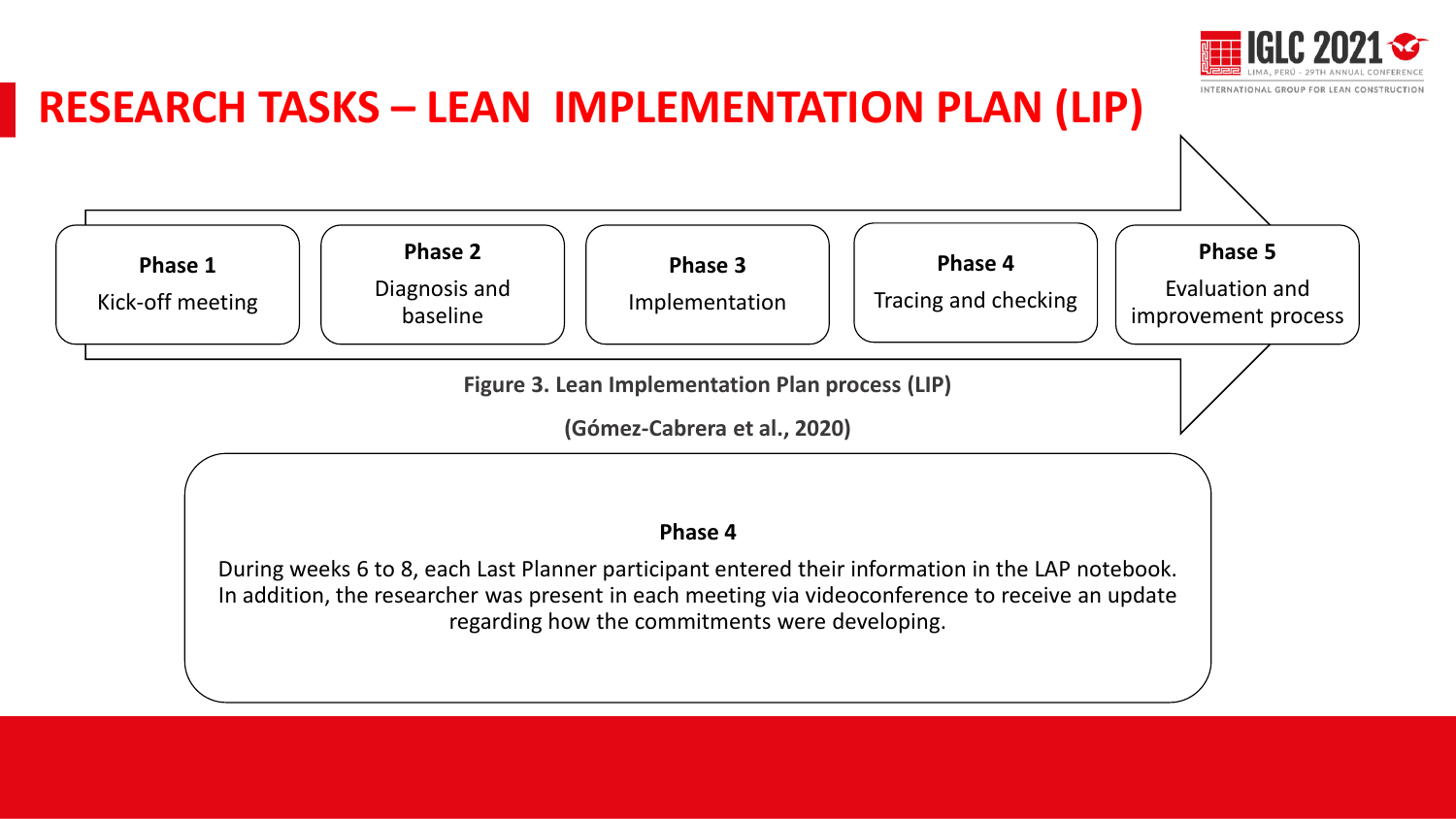

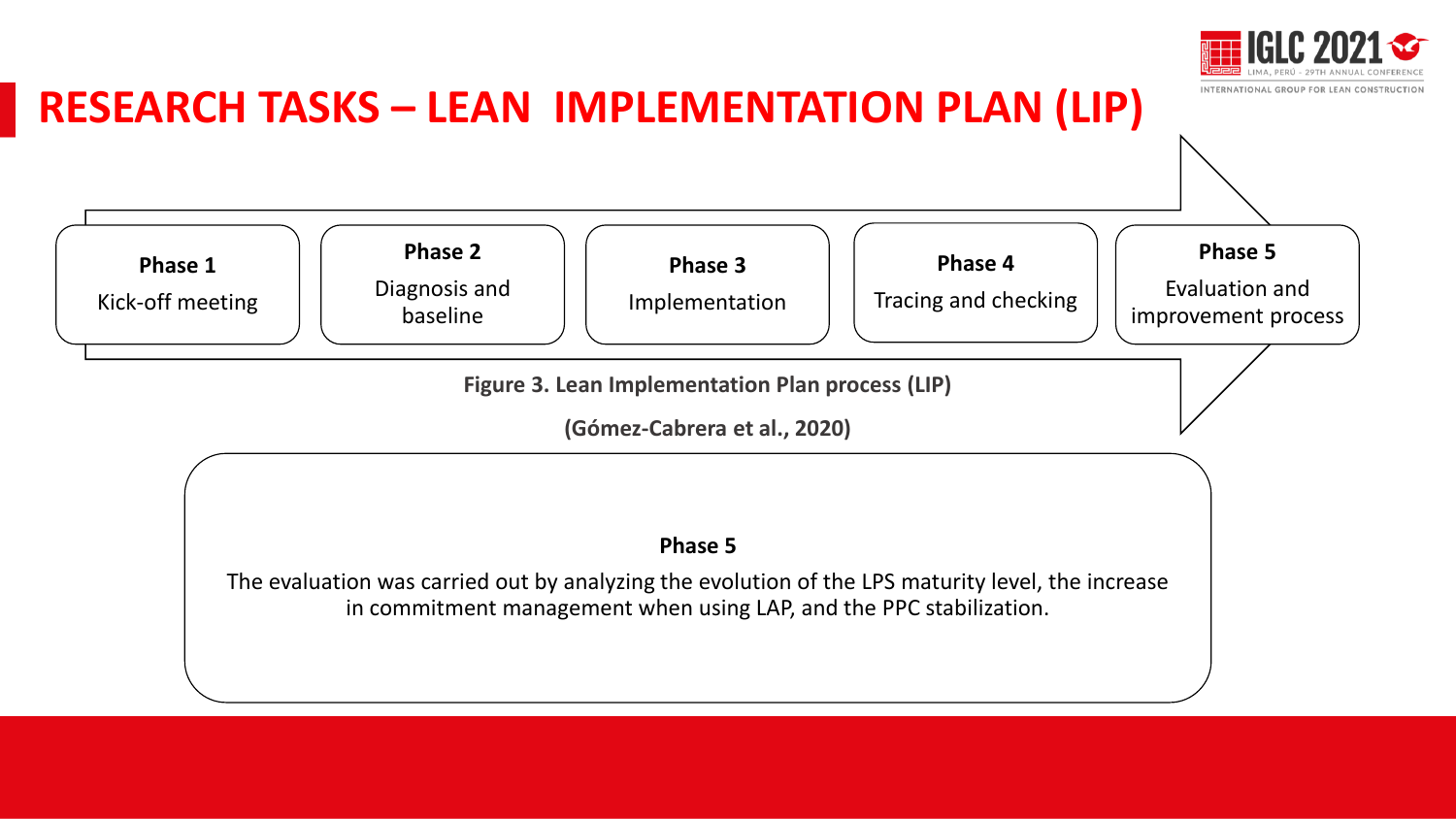

#### **RESULTS**

| <b>Slope Project A</b> | <b>Slope Project B</b>                                          | <b>Slope Project C</b> | <b>Slope Project D</b> |
|------------------------|-----------------------------------------------------------------|------------------------|------------------------|
| 2.7%                   | 2.8%                                                            | $-0.2%$                | $-0.6%$                |
| 1.1%                   | 2.7%                                                            | 1.4%                   | $-0.1%$                |
| 0.8%                   | $-0.9%$                                                         | 0.7%                   | $-0.5%$                |
| 3.0%                   | 1.1%                                                            | 1.7%                   | 3.7%                   |
|                        |                                                                 |                        |                        |
|                        |                                                                 |                        | $-0.1%$                |
|                        |                                                                 |                        |                        |
| 3.8%                   | 6.0%                                                            | 0.1%                   | 1.6%                   |
|                        |                                                                 |                        |                        |
|                        |                                                                 |                        |                        |
| 2.9%                   | 3.2%                                                            | 4.9%                   | 3.0%                   |
|                        |                                                                 |                        |                        |
|                        |                                                                 |                        |                        |
| $-7.1%$                | 3.2%                                                            | 6.1%                   | 3.0%                   |
|                        |                                                                 |                        |                        |
|                        | 2.0%<br>$T_{\alpha}$ kla $\alpha$ , Duatasta Daaulta (Cummaanu) | 1.0%                   | 1.4%                   |

**Table 2. Projects Results (Summary)**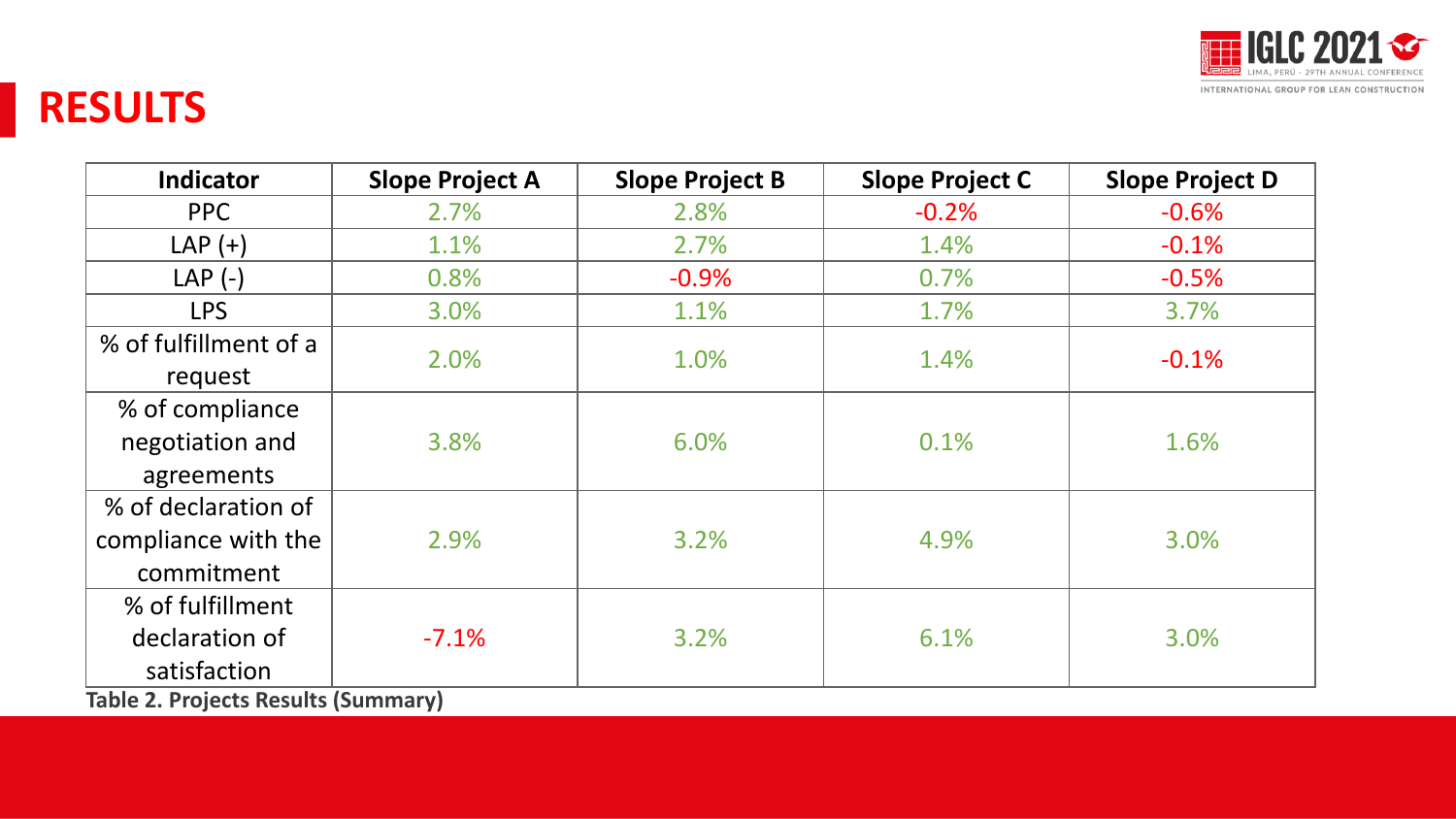

#### **CONCLUSIONS**

New methodology for performing remote interventions.

| $\bullet\bullet\bullet$ |  |
|-------------------------|--|
|                         |  |

It is possible to increase the knowledge of the Last Planners and establish reliable commitments during the eight weeks of monitoring using LAP.





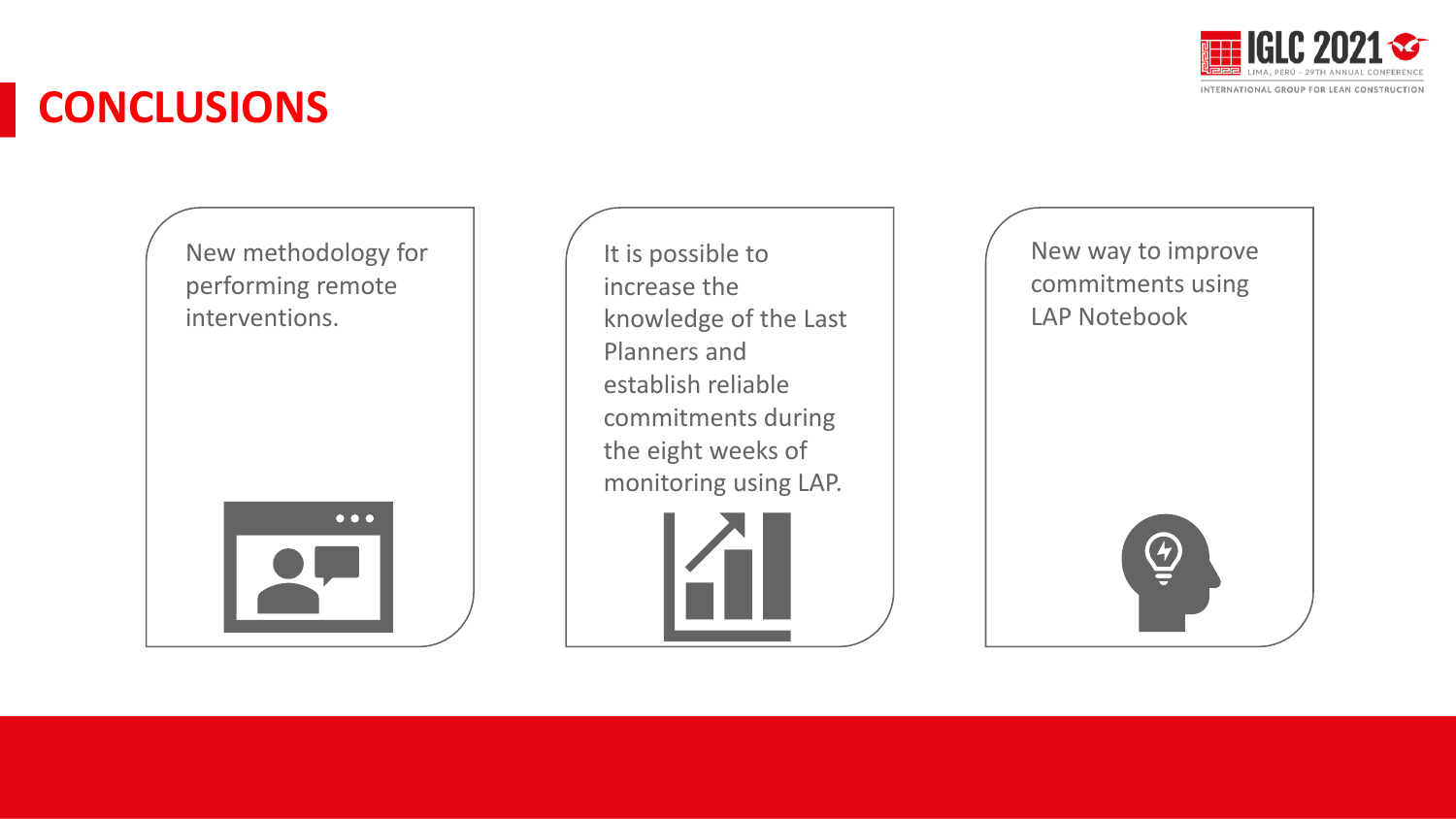

# **THANK YOU!**

**[faretamal@uc.cl](mailto:faretamal@uc.cl)**

**[Luis.salazar@unab.cl](mailto:Luis.salazar@unab.cl)**

**[lalarcon@ing.puc.cl](mailto:lalarcon@ing.puc.cl)**

**[paza@dpr.com](mailto:paza@dpr.com)**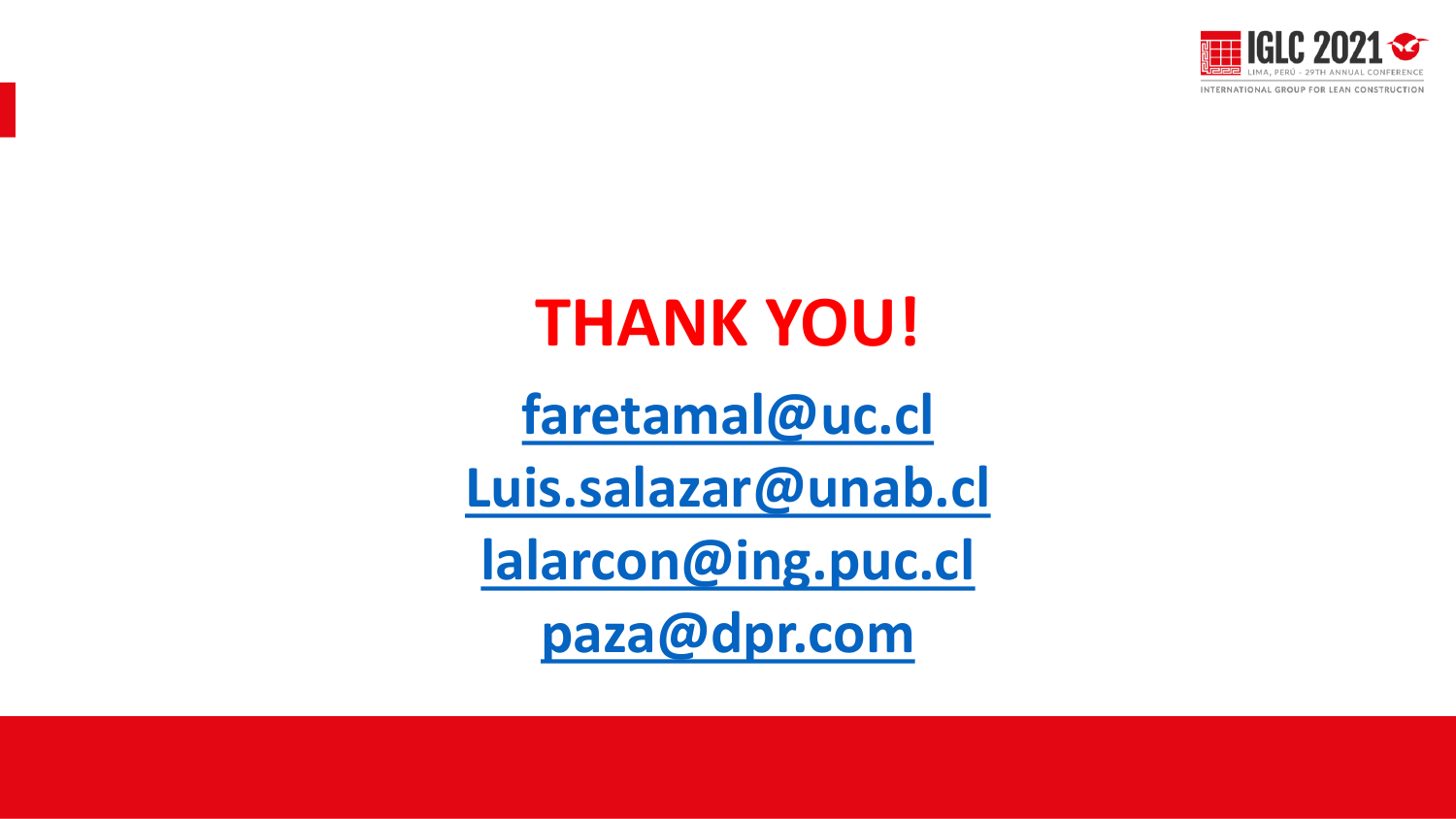

#### **REFERENCES**

- Austin, J. L. (1971). *Palabras y Acciones*. Paidós. Buenos Aires.
- Babalola, O., Ibem, E. O., & Ezema, I. C. (2019). Implementation of lean practices in the construction industry: A systematic review. *Building and Environment*, *148*, 34–43. https://doi.org/https://doi.org/10.1016/j.buildenv.2018.10.051
- Baladrón Zanetti, C. (2017). *Evaluación de impactos de la implementación de metodologías lean en proyectos de desarrollo minero en construcción* (Pontificia Universidad Católica de Chile). Retrieved from https://repositorio.uc.cl/handle/11534/21415
- Ballard, G., & Tommelein, I. (2016). Current Process Benchmark for the Last Planner System. *Lean Construction Journal*, *13*(1), 57–89. Retrieved from https://leanconstruction.org.uk/wpcontent/uploads/2018/10/Ballard\_Tommelein-2016-Current-Process-Benchmark-for-the-Last-Planner-System.pdf
- Eastman, C., Teicholz, P., Sacks, R., & Liston, K. (2011). *BIM Handbook: A Guide to Building Information Modeling for Owners, Managers, Designers, Engineers and Contractors*. John Wiley & Sons.
- Flores, F. (2015). *Conversaciones para la Acción*. Bogotá, D.C., Colombia: Lemoine Editores.
- Goldratt, E. M., & Cox, J. (2013). La meta, un proceso de mejora continua. In S. A. Ediciones Granica (Ed.), *Revisada. 12a. Reimp. Granica. México* (Tercera). México D.F.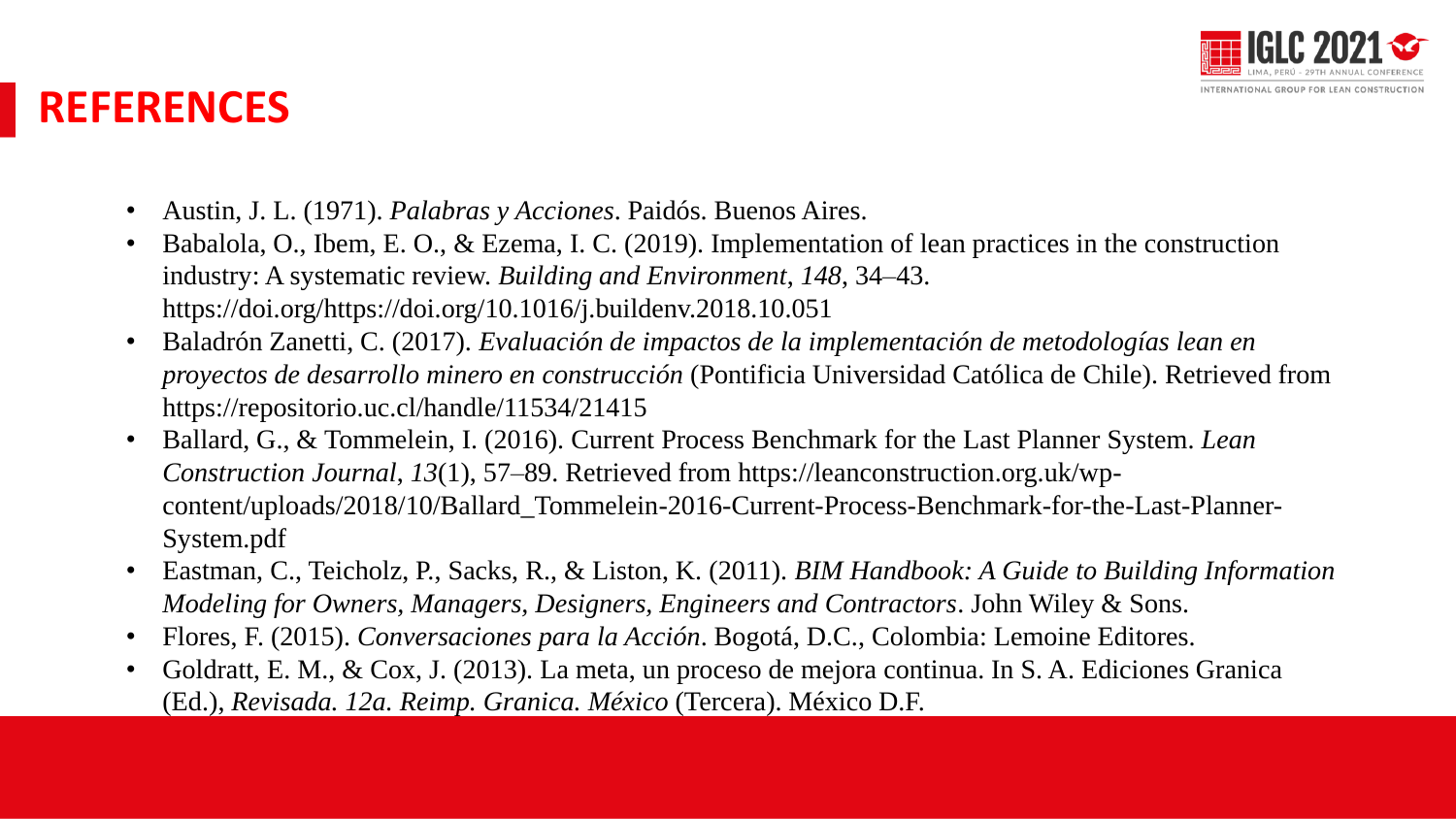

#### **REFERENCES**

- Gómez-Cabrera, A., Salazar, L. A., Ponz-Tienda, J. L., & Alarcón, L. F. (2020). Lean Tools Proposal to Mitigate Delays and Cost Overruns in Construction Projects. *Proc. 28th Annual Conference of the International Group for Lean Construction (IGLC)*, 781–792. https://doi.org/10.24928/2020/0049
- Macomber, H., & Howell, G. A. (2003). Linguistic Action: Contributing to the theory of lean construction. *Proc. 11th Annual Meeting of the International Group for Lean Construction.* Virginia, USA.
- McKinsey & Company. (2009). Productividad como motor de crecimiento : El próximo desafío = Chile X 2. *Presentación Ante La Confederación de La Producción y El Comercio de Chile*, 38. Santiago, Chile.
- Retamal, F., Salazar, L. A., Herrera, R. F., & Alarcón, L. F. (2020). Exploring the Relationship Among Planning Reliability (PPC), Linguistic Action Indicators and Social Network Metrics. In I. D. Tommelein & E. Daniel (Eds.), *Proc. 28th Annual Conference of the International Group for Lean Construction (IGLC)* (pp. 109–118). https://doi.org/10.24928/2020/0031
- Salazar, L. A., Arroyo, P., & Alarcón, L. F. (2020). Key Indicators for Linguistic Action Perspective in the Last Planner® System. *Sustainability*, *12*(20), 8728. https://doi.org/10.3390/su12208728